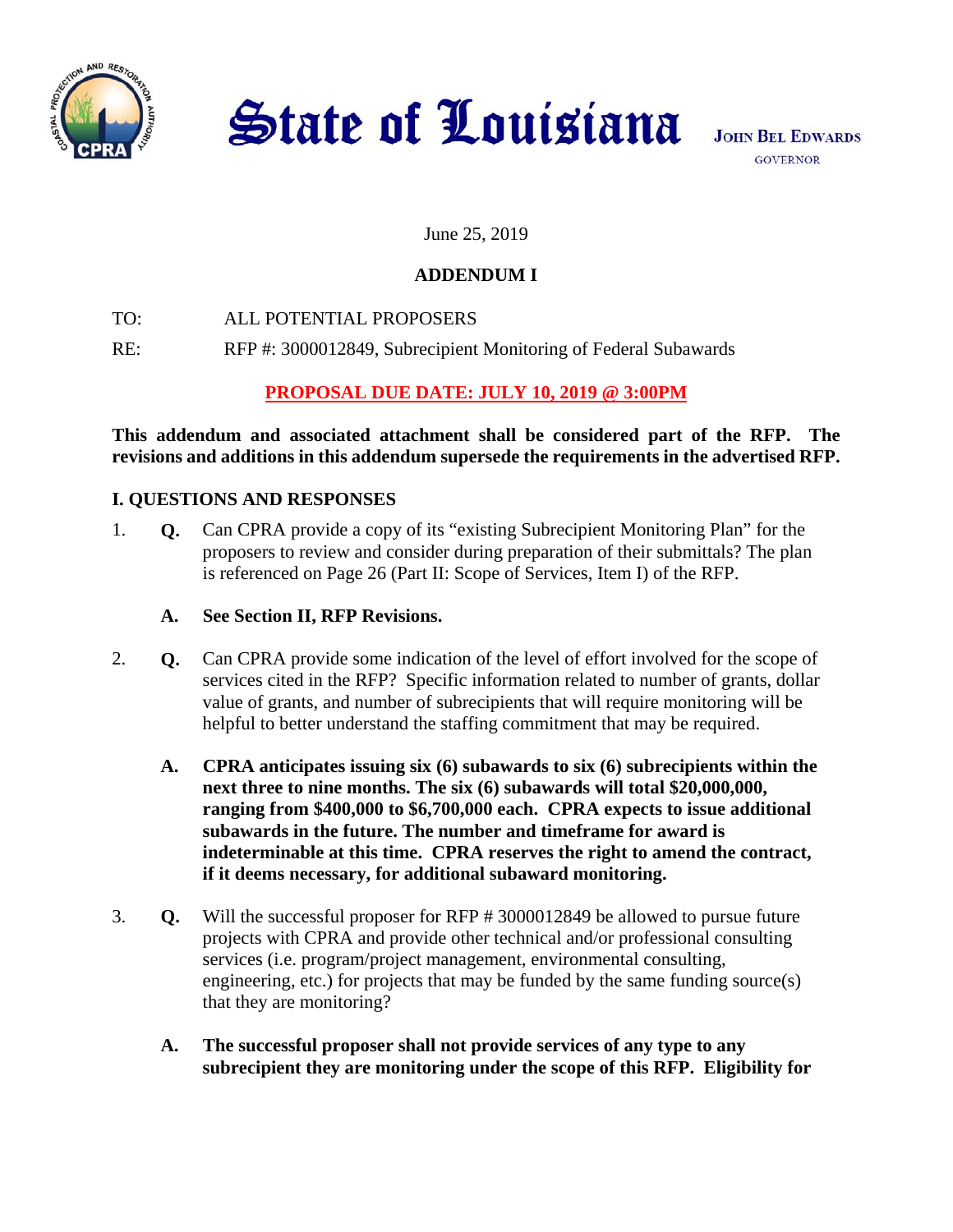**the awarded contractor to pursue other services contracts opportunities with CPRA will be reviewed on a case-specific basis.** 

- 4. **Q.** Can you please provide a detailed listing of the Federal Grant Programs CPRA participated in that are subject to the Subrecipient Monitoring scope of this RFP?
	- a. Federal Grant Program;
	- b. Effective date;
	- c. Grant Award Amount;
	- d. Status of Grant Program / Awards Disbursed
	- **A. The immediate need pertains to the grants CPRA is applying for under the Gulf Coast Ecosystem Restoration Council's Oil Spill Impact Program (CFDA 87.052) for CPRA's Parish Matching Program. CPRA anticipates receiving six (6) awards within the next three to nine months. The six (6) awards will total \$20,000,000, ranging from \$400,000 to \$6,700,000 each. Additionally, CPRA may apply for future grants under this federal grant program or under other federal grant programs during the term of this contract.**
- 5. **Q.** Can you please provide a detailed listing of the CPRA Subrecipients for the Federal Grant Programs CPRA participated in that are subject to the Subrecipient Monitoring scope of this RFP?
	- a. Subrecipient Entity Name;
	- b. Federal Grant Program;
	- c. Effective date of Subaward;
	- d. Grant Subaward Amount;
	- e. Status of Grant Subaward Program / Subawards Disbursed
	- **A. CPRA anticipates issuing six (6) subawards to six (6) subrecipients within the next three to nine months under the RESTORE Parish Matching Program. The six (6) subawards will total \$20,000,000, ranging from \$400,000 to \$6,700,000 each. The subrecipients in this program are Parishes that:** 
		- **Receive RESTORE funds under the Direct Component**
		- **Contribute a portion of their own RESTORE funds towards a proposed project for state matching; and**
		- **Include the proposed project in their RESTORE Multi-Year Implementation Plan.**

**Projects selected for the Parish Matching Program are limited to integrated coastal protections and restoration projects that are in the Coastal Master Plan or consistent with the Coastal Master Plan.** 

**CPRA expects to issue additional subawards in the future, but the number and timeframe for award is indeterminable at this time.**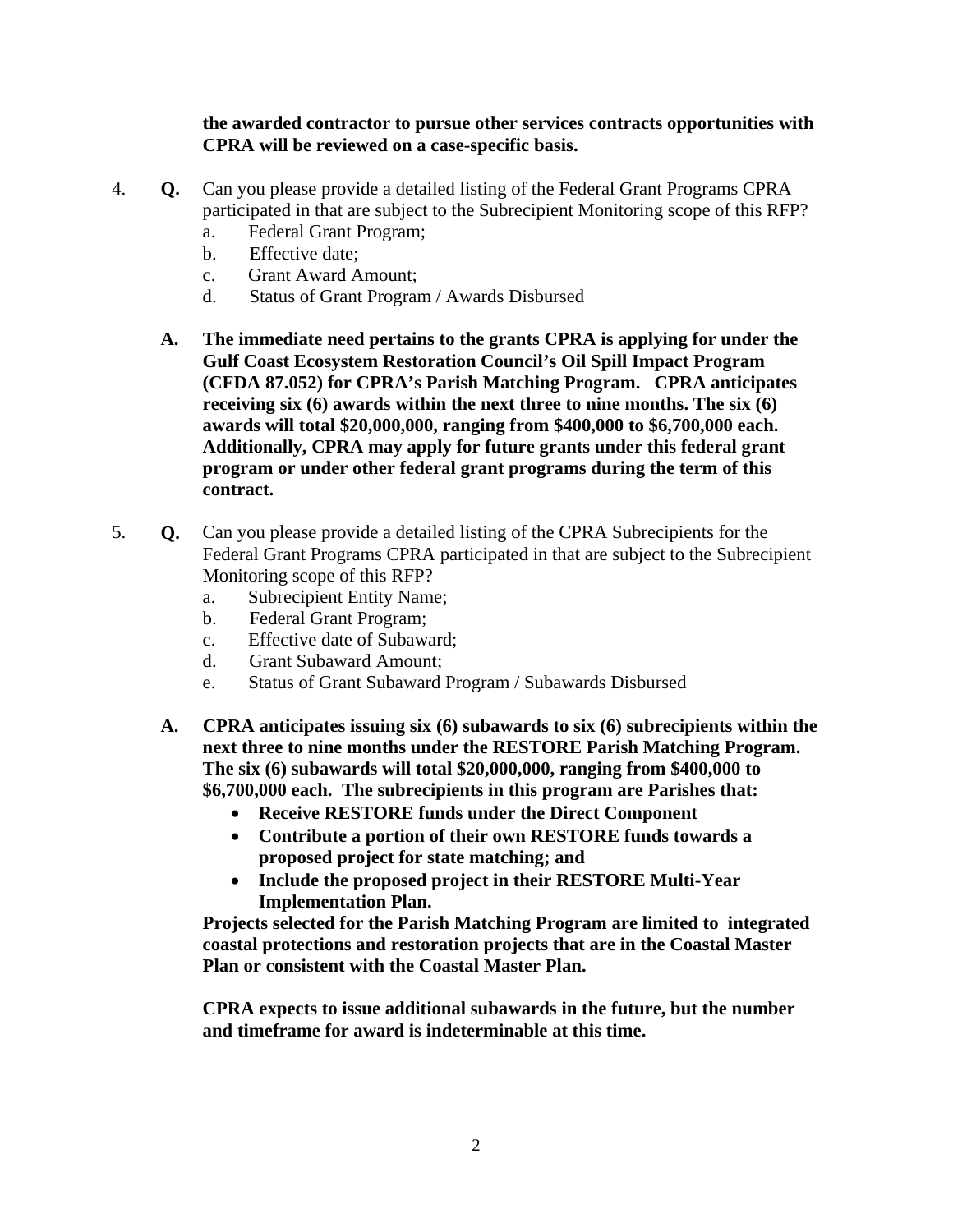6. **Q.** Can you please provide a copy of the CPRA's existing Subrecipient Monitoring Plan?

### **A. See Section II, RFP Revisions.**

- 7. **Q.** Can you please provide the estimated budget for the scope of services included in this RFP?
	- **A. The estimated budget for the scope of services included in this RFP is \$200,000. However, CPRA will determine the actual contract value through the contract negotiation process with the selected Proposer.**
- 8. **Q.** Can you please provide the name of the Firm currently providing Subrecipient Monitoring services to CPRA?
	- **A. CPRA does not currently have a firm performing Subrecipient Monitoring Services.**
- 9. **Q.** How many subrecipients are covered by the CPRA monitoring plan?
	- **A. CPRA anticipates issuing six (6) subawards to six (6) subrecipients within the next three to nine months. The six (6) subawards will total \$20,000,000, ranging from \$400,000 to \$6,700,000 each. CPRA expects to issue additional subawards in the future, but the number and timeframe for award is indeterminable at this time.**
- 10. **Q.** How many subrecipients are estimated to be monitored annually under this request for proposal?
	- **A. CPRA anticipates issuing six (6) subawards to six (6) subrecipients within the next three to nine months. The six (6) subawards will total \$20,000,000, ranging from \$400,000 to \$6,700,000 each. CPRA expects to issue additional subawards in the future, but the number and timeframe for award is indeterminable at this time.**
- 11. **Q.** The subcontracting language on page 31 of RFP requests the proposer specify the level of subcontracting to any Hudson Initiative certified firms. The RFP provides an assumed estimated contract value of \$200,000 estimated contract value. Is this amount the estimated project fee budget for the contract period?
	- **A. Yes. However, CPRA will determine the actual contract value through the contract negotiation process with the selected Proposer.**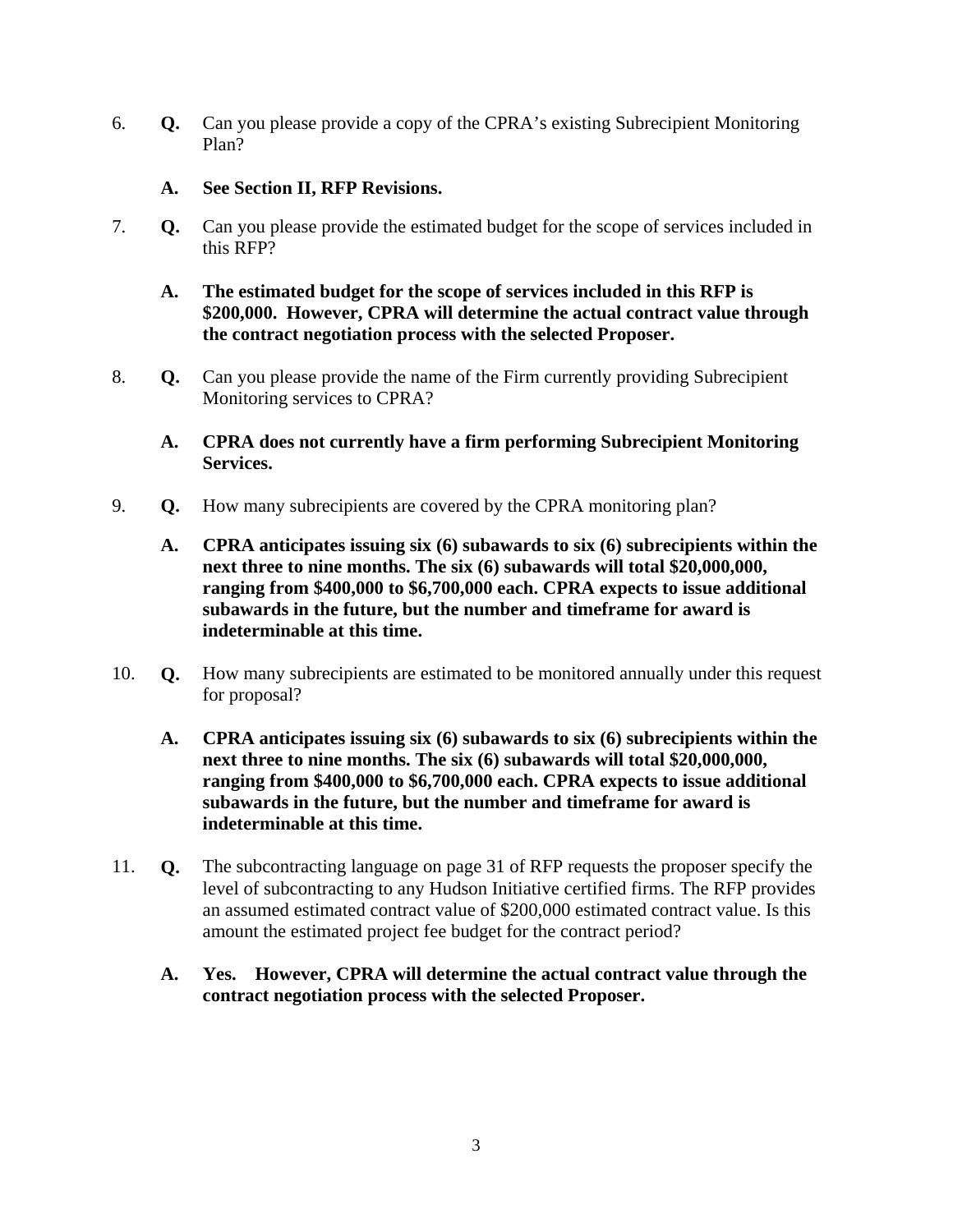- 12. **Q.** What is the project fee budget?
	- **A. The budget is estimated to be \$200,000. However, CPRA will determine the actual contract value through the contract negotiation process with the selected Proposer.**
- 13. **Q.** What federal awards are included for subrecipient monitoring?
	- **A. The immediate need pertains to the grants CPRA is applying for under the Gulf Coast Ecosystem Restoration Council's Oil Spill Impact Program (CFDA 87.052) for CPRA's Parish Matching Program. CPRA anticipates receiving six (6) awards within the next three to nine months. The six (6) awards will total \$20,000,000, ranging from \$400,000 to \$6,700,000 each. Additionally, CPRA may apply for future grants under this federal grant program or under other federal grant programs during the term of this contract.**
- 14. **Q.** Is the internal subrecipient monitoring program a public document that we may access as we prepare our proposal?

#### **A. See Section II, RFP Revisions.**

15. **Q.** Is there an existing incumbent organization providing the requested services?

**A. No.** 

16. **Q.** If yes, how long has the incumbent organization provided these services?

#### **A. Not Applicable.**

- 17. **Q.** Approximately how many subrecipients does the CPRA manage?
	- **A. This is a new effort. CPRA anticipates issuing six (6) subawards to six (6) subrecipients within the next three to nine months.**
- 18. **Q.** Approximately how many subawards does the CPRA give out?
	- **A. CPRA anticipates issuing six (6) subawards to six (6) subrecipients within the next three to nine months.**
- 19. **Q.** Will there be a single proposal selected, or will the state consider having multiple contractors?
	- **A. It states in Part I, Section 1.1 under Purpose, "CPRA will award one contract from this RFP."**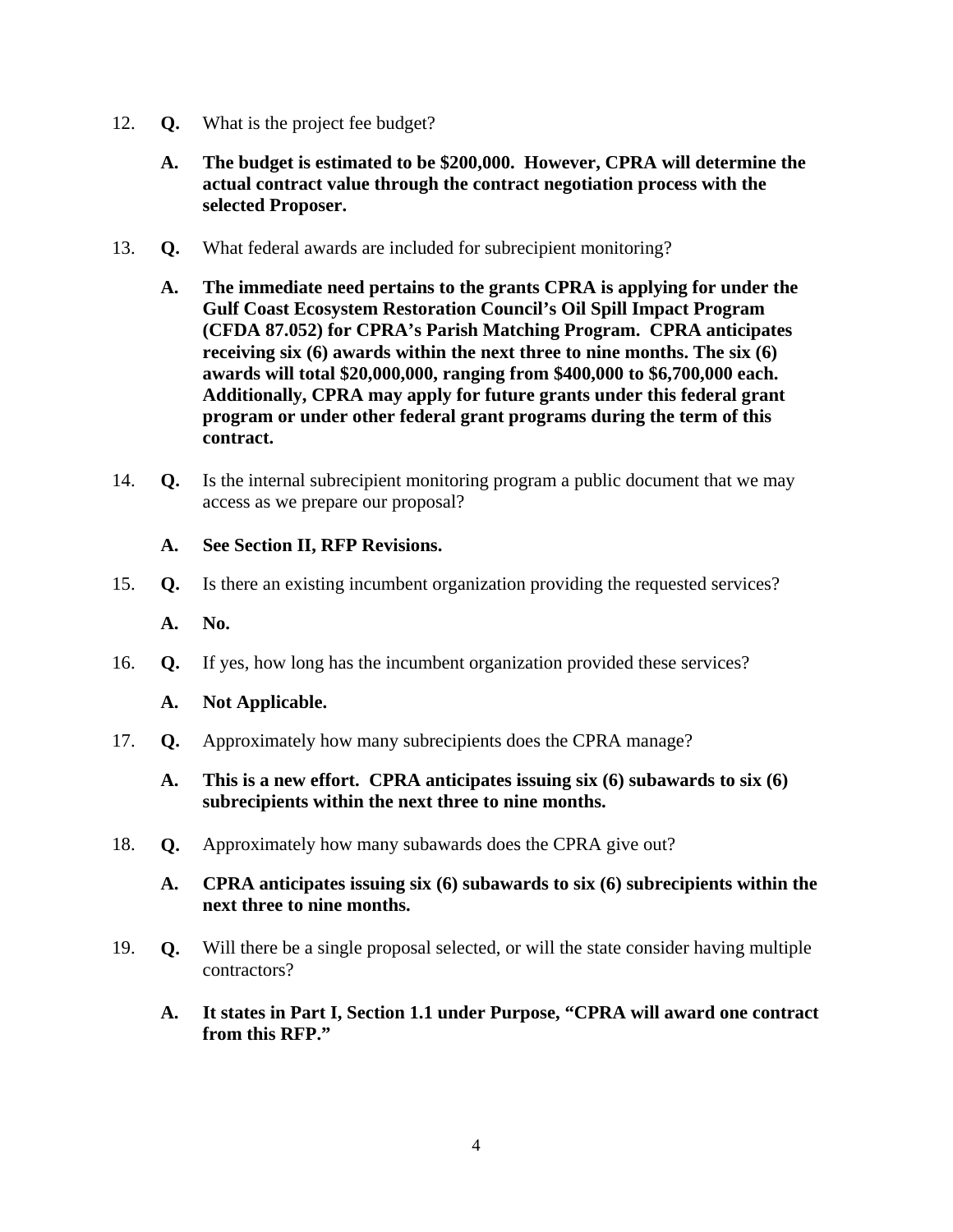- 20. **Q.** Can you elaborate on the "task order" process? a. Is this an indefinite delivery/indefinite quantity (IDIQ) contract? b. Is a separate task order issued for each subaward? i. If not, what is the general scope of a task order? c. Might the state issue task orders to multiple contractors (not the same task order, but individual task orders)? i. If yes, how is the distribution of these task orders determined?
	- **A. a. Yes, this is an indefinite delivery/indefinite quantity type contract. b. A task order may be issued for one or more subrecipients, depending on the timing of CPRA's need for services. For example, if CPRA issues two subawards at the same time, one task order may include both subawards. The task order will be negotiated with the Contractor. c. No. It states in Part I Section 1.1, under Purpose, "CPRA will award one contract from this RFP."**
- 21. **Q.** Does the CPRA anticipate or require that all work will be performed onsite at CPRA facilities (site visits, etc. excepted)?
	- **A. CPRA anticipates that most of the work will be performed at the Contractor's facilities although some portion of the work will be performed at the subrecipient's location or the project site location. The contractor will also be required to attend meetings, as needed, at CPRA's office located at 150 Terrace Avenue, Baton Rouge, LA.**
- 22. **Q.** Does CPRA provide work facilities for contractor staff?
	- **A. CPRA is not providing work facilities for this contract.**
- 23. **Q.** How much of the current work effort for this process is done "on-site" in the state?
	- **A. This is a new work effort for CPRA.**
- 24. **Q.** Currently, how many workers in the CPRA are state workers and how many are contractors/subcontractors?
	- **A. CPRA does not currently have dedicated staff performing subrecipient monitoring services. CPRA does not currently have contractors or subcontractors performing subrecipient monitoring services.**
- 25. **Q.** Do CPRA staff manage some grants and the contractor manages other grants?
	- **A. CPRA staff manages all CPRA grants. This RFP does not include managing the grants awarded to CPRA.**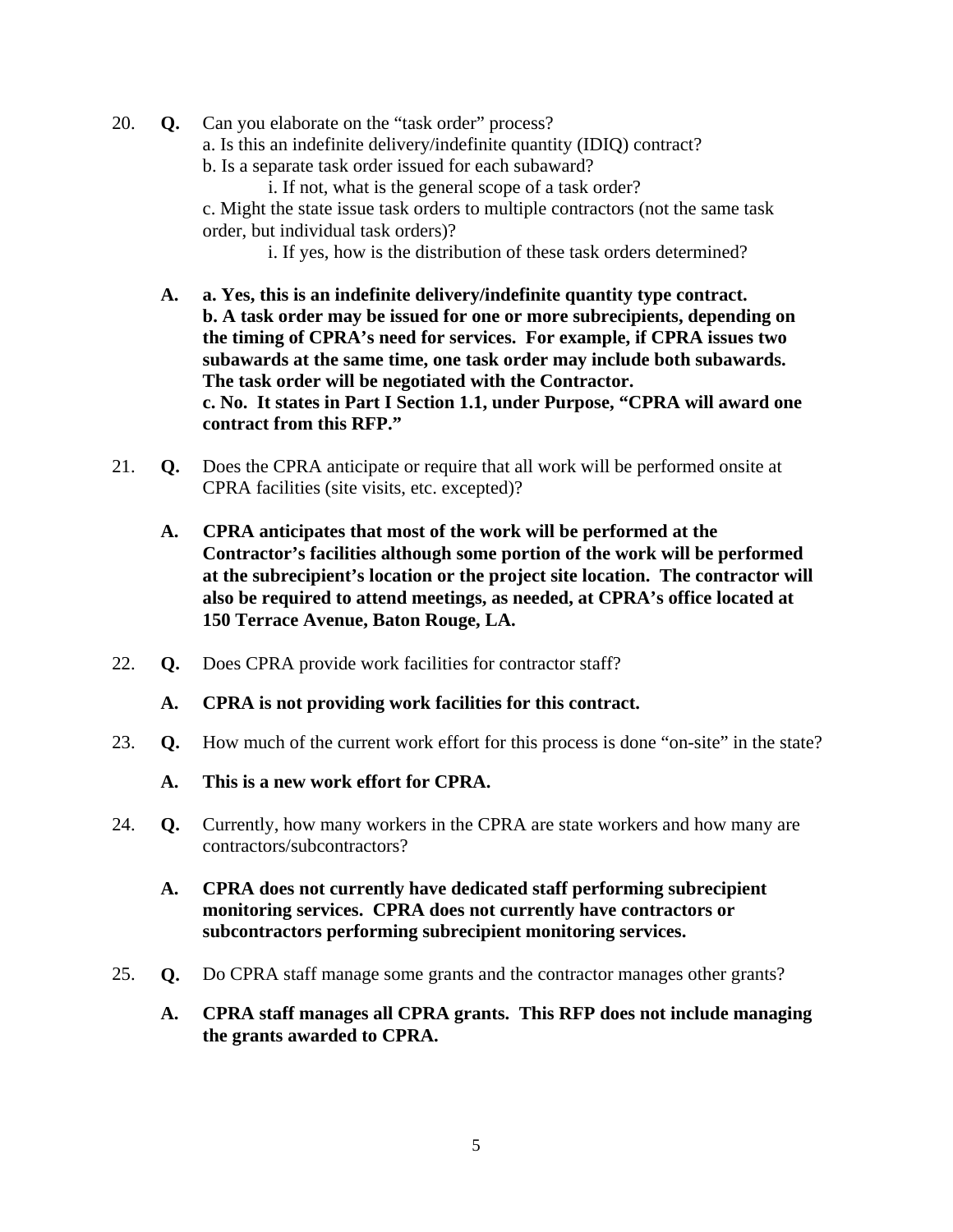- 26. **Q.** If there is an incumbent will the new contractor have access to current systems that contain historic grant data to in order to migrate to tools required to support the program going forward?
	- **A. This is a new work effort for CPRA; therefore, there is no incumbent contractor, but the RFP gives a clear understanding of the support that the program will need.**
- 27. **Q.** Will contractor be provided access to appropriate state and/or incumbent systems and records related to active or archived grant/subaward records to support ongoing subrecipient monitoring?
	- **A. This is a new work effort for CPRA. Yes, CPRA will provide the selected contractor any records required to perform the Scope of Services in this RFP.**
- 28. **Q.** Under Section 3.2, at the top of page 31 of the RFP, roman numeral iv. indicates that subcontractor dollar-value calculations should be made on the basis of a \$200,000 "estimated contract value." Is this the total anticipated budget for a three-year contract with proposer?
	- **A. The budget is estimated to be \$200,000. However, CPRA will determine the actual contract value through the contract negotiation process with the selected Proposer.**
- 29. **Q.** How many sub-recipients are anticipated to be monitored with assistance from proposer?
	- **A. CPRA anticipates issuing six (6) subawards to six (6) subrecipients within the next three to nine months. Additionally, CPRA expects to issue additional subawards in the future, but the number and timeframe for award is indeterminable at this time.**
- 30. **Q.** What is the expected total contract value of all subawards to be monitored with assistance from proposer?
	- **A. The immediate need pertains to the grants CPRA is applying for under the Gulf Coast Ecosystem Restoration Council's Oil Spill Impact Program (CFDA 87.052) for CPRA's Parish Matching Program. CPRA anticipates receiving six (6) awards within the next three to nine months. The six (6) subawards will total \$20,000,000, ranging from \$400,000 to \$6,700,000 each. Additionally, CPRA may apply for future grants under this federal grant program or under other federal grant programs during the time frame of this contract.**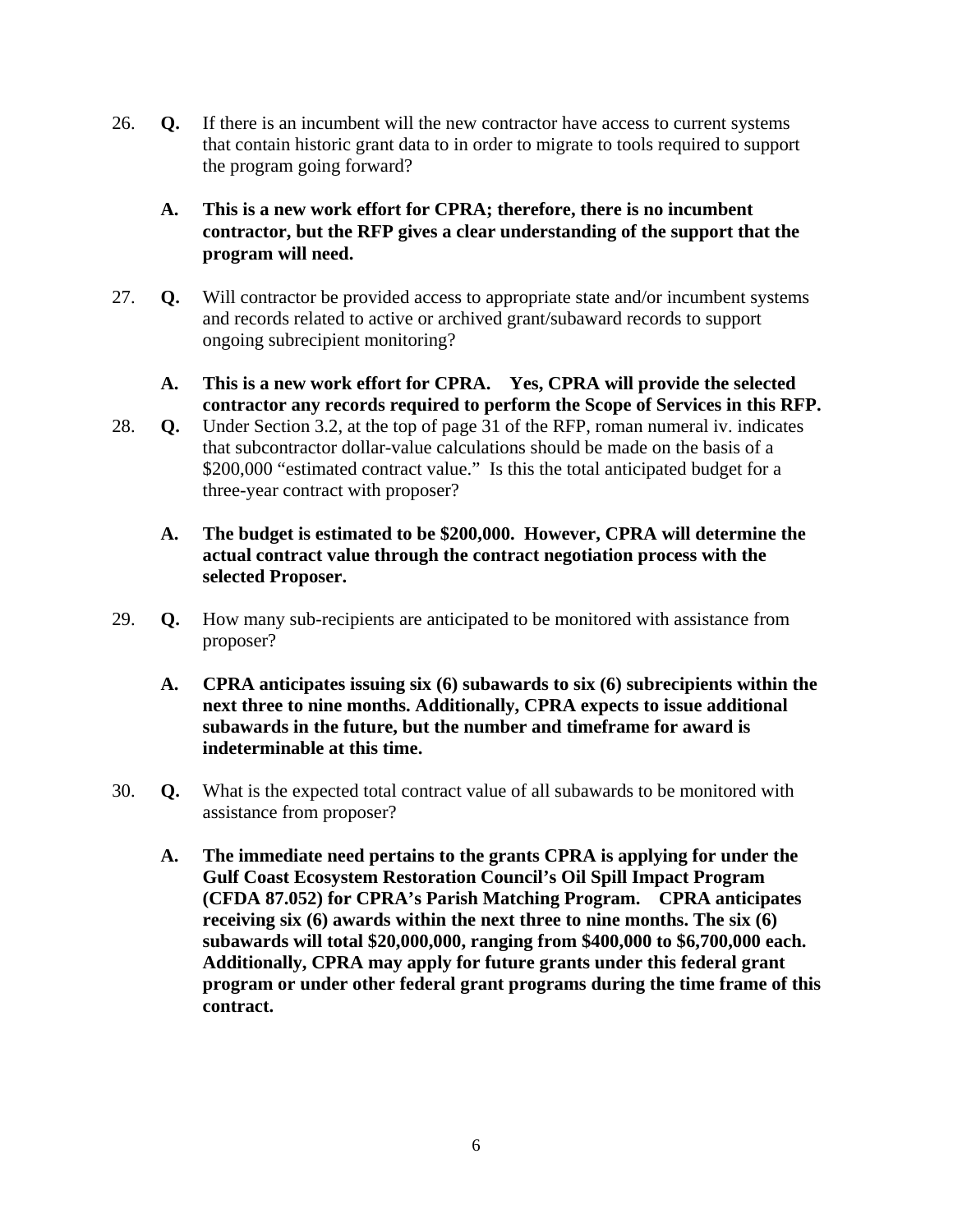- 31. **Q.** Are there any further details regarding the types of subawards to be monitored?
	- **A. The immediate need for subrecipient monitoring is for subawards that will be issued under CPRA's RESTORE Parish Matching Program. Parishes that applied for these subawards were required to:** 
		- **Receive RESTORE funds under the Direct Component**
		- **Contribute a portion of their own RESTORE funds towards a proposed project for state matching; and**
		- **Include the proposed project in their RESTORE Multi-Year Implementation Plan.**

**Projects selected for the Parish Matching Program are limited to integrated coastal protections and restoration projects that are in the Coastal Master Plan or consistent with the Coastal Master Plan.** 

- 32. **Q.** Does CPRA anticipate extensive on-site monitoring of subrecipients' activities by proposer?
	- **A. The extent of on-site monitoring will be determined by the results of the selected contractor's assessment of risk for each subrecipient.**
- 33. **Q.** How many federal awards and/or subawards are currently within the scope of this RFP?
	- **A. The immediate need pertains to the grants CPRA is applying for under the Gulf Coast Ecosystem Restoration Council's Oil Spill Impact Program (CFDA 87.052) for CPRA's Parish Matching Program. CPRA anticipates receiving six (6) awards and issuing six (6) corresponding subawards within the next three to nine months. Additionally, CPRA may apply for future grants under this federal grant program or under other federal grant programs during the term of this contract.**
- 34. **Q.** How much in federal funding is being administered under the in-scope awards?
	- **A. There are currently no subwards issued yet for the RESTORE Parish Matching Program. CPRA anticipates receiving six (6) awards within the next three to nine months. The six (6) subawards will total \$20,000,000, ranging from \$400,000 to \$6,700,000 each. Additionally, CPRA may apply for future grants under this federal grant program or under other federal grant programs during the time frame of this contract.**
- 35. **Q.** How many subrecipients are currently in-scope?
	- **A. CPRA anticipates issuing six (6) subawards to six (6) subrecipients within the next three to nine months. Additionally, CPRA expects to issue additional subawards in the future, but the number and timeframe for award is indeterminable at this time.**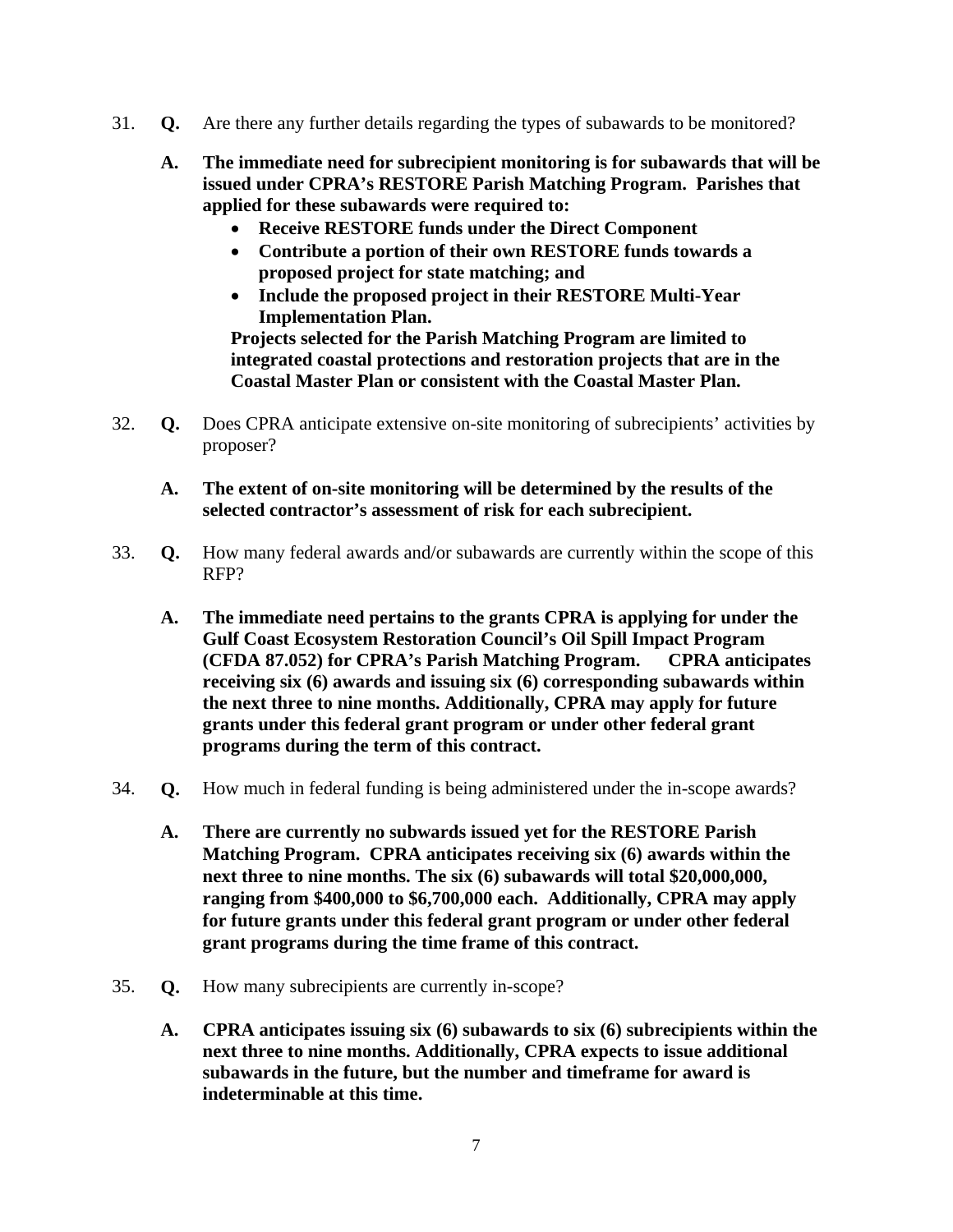- 36. **Q.** How geographically dispersed are current subrecipient population?
	- **A. The Parishes that are eligible for CPRA's Parish Matching Program are required to be located in the State of Louisiana's Coastal Zone. Parishes in the Coastal Zone can be located at**  http://www.dnr.louisiana.gov/index.cfm?md=pagebuilder&tmp=home&pid=928.
- 37. **Q.** Does CPRA intend that some of its personnel will retain responsibility for the development or execution of subrecipient monitoring activities or will all responsibility be outsourced to the selected Provider?
	- **A. CPRA expects that development and execution of all subrecipient monitoring activities will be outsourced. However, CPRA staff will expect to work closely with the Contractor to ensure the required services are being performed.**
- 38. **Q.** Per Section 1.8.1 Desirable Qualifications can you please elaborate on your definition of "Senior Level Experience"
	- **A. Senior Level Experience is 7 or more years of experience in monitoring subrecipients of federal grant awards with comprehensive knowledge of the federal requirements for subrecipient monitoring.**
- 39. **Q.** Regarding proposal submission, does CPRA have a requirement or preference on page limitation, font sizes, etc.?
	- **A. CPRA has no specific requirements or limitations, however, Proposers are encouraged to submit proposals in a concise, orderly fashion that includes complete, appropriate comment, documentation, and submittals to address the RFP requirements.**

# **II. RFP REVISIONS**  *Add the attachment to the RFP*  **Attachment XI: Subrecipient Monitoring Plan**

**Attachments: Subrecipient Monitoring Plan** 

#### **END OF ADDENDUM I**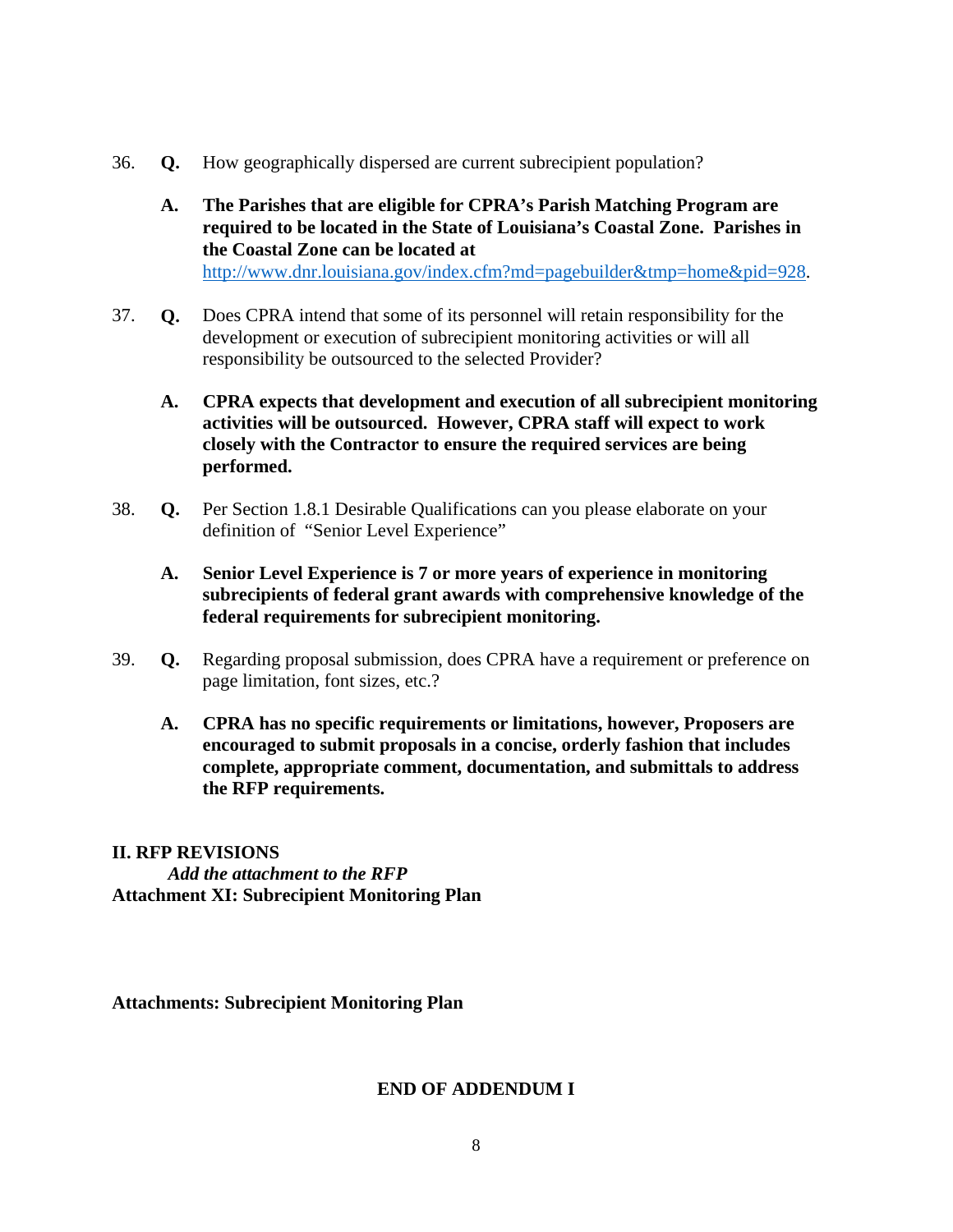

CON AND RESTORY

# Coastal Protection and Restoration Authority Subrecipient Monitoring Plan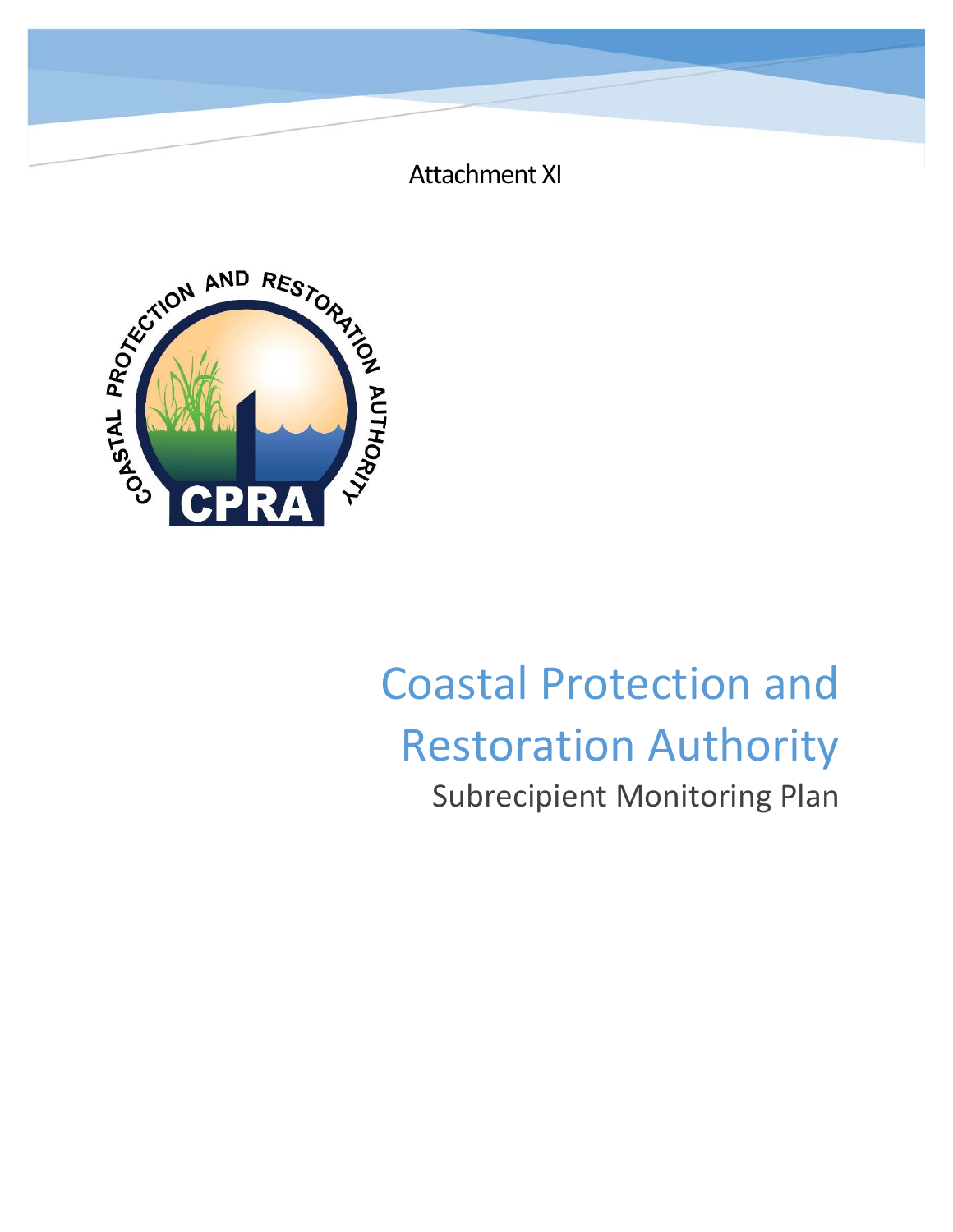

# Table of Contents

| $\mathbf{I}$ . |    |  |  |  |
|----------------|----|--|--|--|
| Ш.             |    |  |  |  |
| III.           |    |  |  |  |
| IV.            |    |  |  |  |
| V.             |    |  |  |  |
| VI.            |    |  |  |  |
| VII.           |    |  |  |  |
| А.             |    |  |  |  |
| <b>B.</b>      |    |  |  |  |
|                | 1. |  |  |  |
|                | 2. |  |  |  |
|                | 3. |  |  |  |
|                | 4. |  |  |  |
|                | 5. |  |  |  |
|                | 6. |  |  |  |
|                | 7. |  |  |  |
|                | 8. |  |  |  |
|                | 9. |  |  |  |
| C.             |    |  |  |  |
| VIII.          |    |  |  |  |
| А.             |    |  |  |  |
| <b>B.</b>      |    |  |  |  |
| C.             |    |  |  |  |
| D.             |    |  |  |  |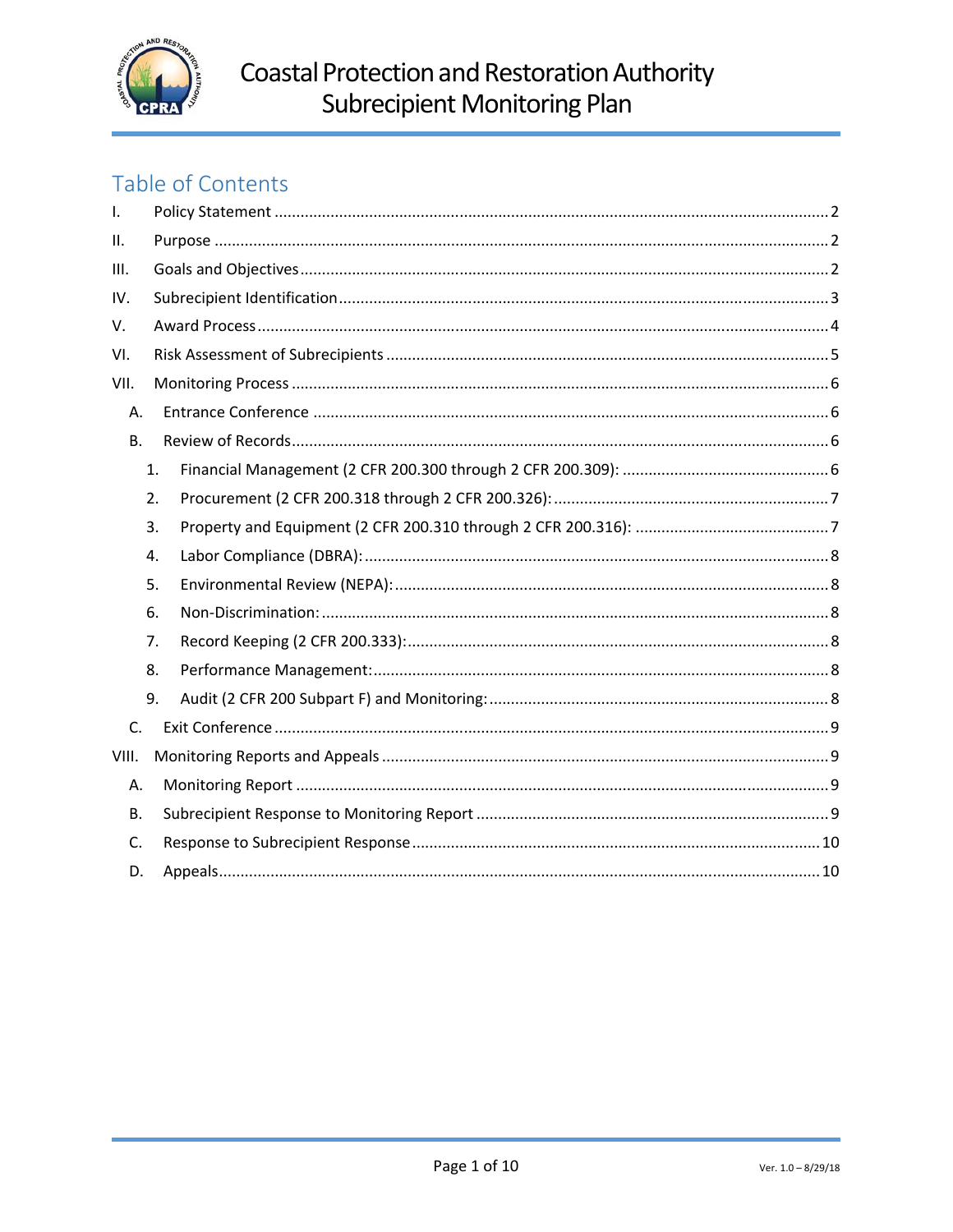

#### **I. Policy Statement**

The Coastal Protection and Restoration Authority (CPRA) is responsible for monitoring the programmatic and financial activities of its subrecipients to ensure proper stewardship of Federal funds. The following policy applies when CPRA serves a Pass‐through entity as defined at 2 CFR 200.74 and provides a subaward to a subrecipient to carry out part of a Federal program. Additionally, this policy addresses CPRA responsibilities and assists CPRA staff with ensuring that, in addition to achieving performance goals, subrecipients comply with applicable Federal laws and regulations and with the provisions of each subaward agreement.

#### **II. Purpose**

OMB Uniform Administrative Requirements, Cost Principles, and Audit Requirements for Federal Awards (2 CFR 200) ("Uniform Guidance"), specifically §200.331, requires pass‐through entities such as CPRA to evaluate each subrecipient's risk of noncompliance in order to determine the appropriate monitoring level, monitor the activities of subrecipient entity to ensure that the subaward is in compliance with applicable Federal statutes and regulations and terms of the subaward, and verify that subrecipients are audited as required by Subpart F of the Uniform Guidance. Failure to adequately monitor the compliance of subrecipients could jeopardize current and future funding.

#### **III. Goals and Objectives**

CPRA has the responsibility to monitor the programmatic and financial activities of its subrecipients in order to ensure: proper stewardship of Federal funds; achievement of performance goals (scope of work or specific aims); and compliance with the terms and conditions of the subrecipient agreement. The primary objectives of subrecipient monitoring are:

- To determine if a subrecipient is carrying out its activities in a timely manner and in accordance with the subrecipient agreement;
- To assess if the subrecipient has a continuing capacity to carry out the approved program or project;
- To identify potential problem areas and to assist the subrecipient in complying with applicable laws and regulations;
- To assist subrecipients in resolving compliance problems through discussion, negotiation, and the provision of technical assistance and training;
- To provide adequate follow-up measures to ensure that performance and compliance deficiencies are corrected by subrecipients and not repeated;
- To ensure that required programmatic records are maintained to demonstrate compliance with applicable regulations and requirements;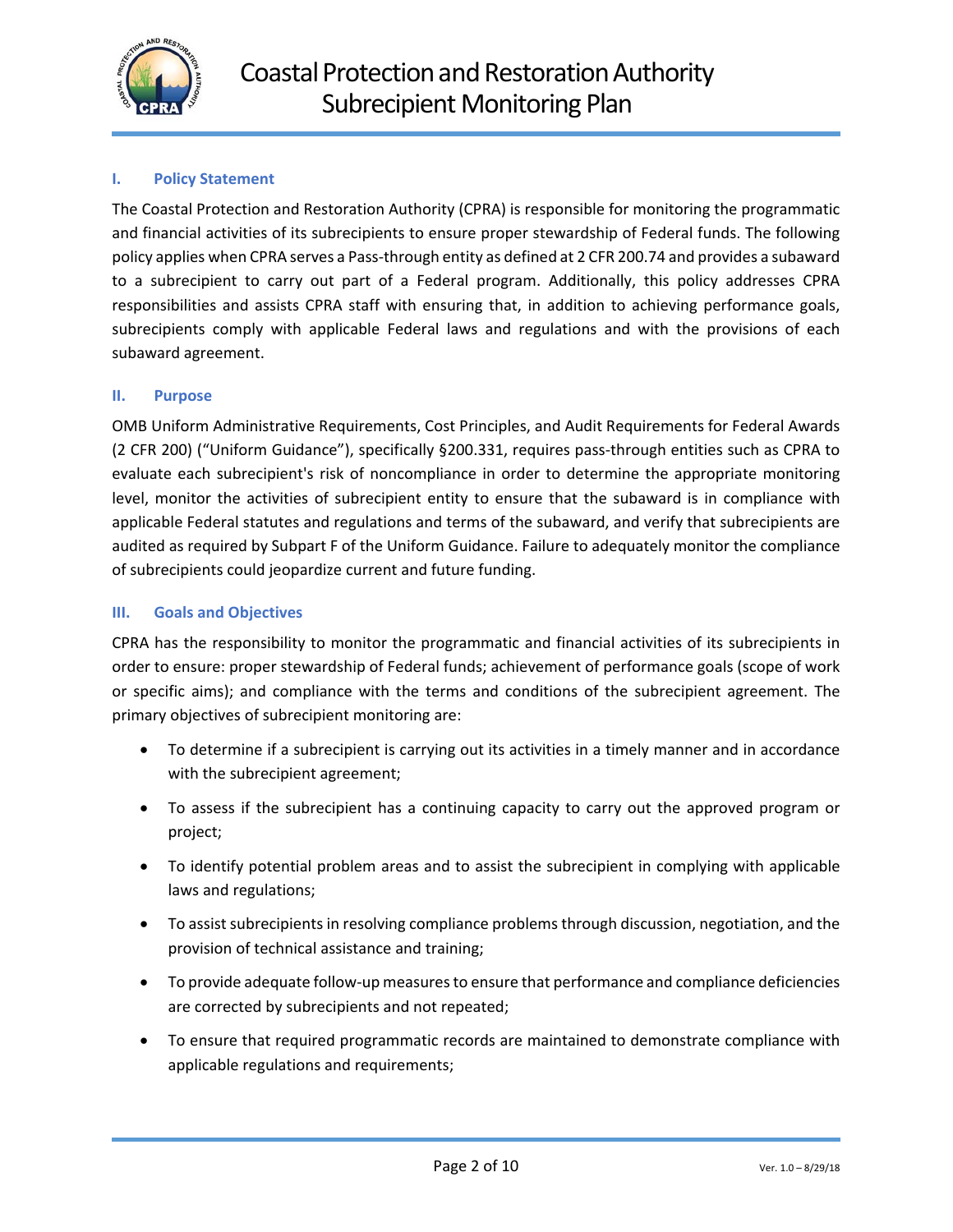

- To ensure expenditures of Federal funds are properly documented and made in accordance with applicable regulations and requirements;
- To verify subrecipients have audits, as required under 2 C.F.R. Part 200 Subpart F;
- If applicable, to review subrecipient agencies to determine if services are delivered in accordance with contract requirements as to type of services and number of units of service;
- If applicable, to review records of subrecipient agencies to determine if systems are in place to properly document the provision of services, client eligibility, and compliance with any other contract requirements;
- To consider whether the results of the subrecipient's audits, on‐site reviews, or other monitoring require adjustments to the subrecipient agreement; and
- To consider how to address subrecipient noncompliance (i.e., enforcement actions).



# **Diagram of Monitoring Process**

#### **IV. Subrecipient Identification**

CPRA has to determine whether the entity receiving the Federal funding is a subrecipient or a contractor. As defined by 2 CFR 200.330, a subrecipient relationship exists when Federal funds are provided to an entity for the purpose of carrying out a portion of the scope of work or objectives of the Federal program or project. A contractor relationship exists when Federal funds are provided to an entity for the purpose of obtaining goods and services for CPRA's own use and creates a procurement relationship with the contactor. The following chart identifies characteristics that define a subrecipient versus an entity that is hired to perform services or provide goods (a vendor or a contractor).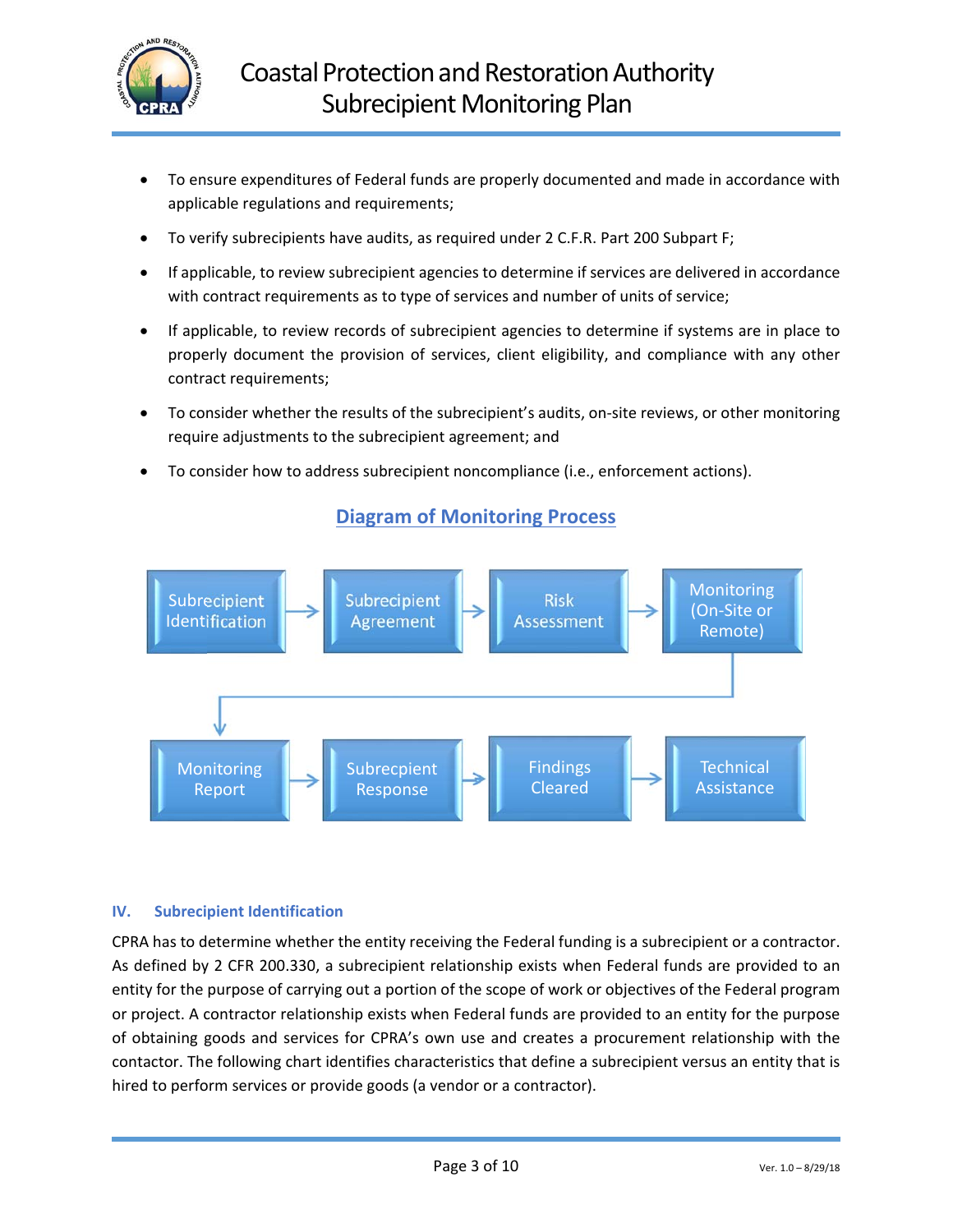

| <b>Subrecipient</b>                     | Contractor                             |
|-----------------------------------------|----------------------------------------|
| Programmatic decision-making            | Provides goods & services as part of   |
| responsibilities                        | normal business                        |
| Performance is measured against         | Goods & services are ancillary to      |
| program objectives                      | programmatic activities                |
| Responsible for Federal compliance      | Operates in a competitive              |
| requirements                            | environment                            |
| Uses funds to carry out a program for a | Uses funds to provide goods            |
| public purpose                          | or services to CPRA                    |
| Mechanism = Subaward                    | Mechanism = Contract/Purchase<br>Order |

Not all of the characteristics need to be or will be present to determine whether the entity is cast as a subrecipient or a contractor; judgment should be used in each case. When subgranting or subcontracting, CPRA must determine if the relationship is one of a subrecipient or a contractor. The substance of the relationship is more important than the form of the agreement. For example: If CPRA uses a contract or purchase order to secure services to conduct part of the scope of work of a Federal program or project and the determination is that an assistance relationship exists, then the "contractor" is a subrecipient and the requirements of 2 CFR 200.330 through 2 CFR 200.332 will apply to the contract/purchase order.

#### **V. Award Process**

If CPRA determines that the entity is a subrecipient (2 CFR 200.93), CPRA will:

- Ensure the subrecipient is not suspended or debarred by the Federal government (2 CFR 200.213);
- Ensure the award is clearly identified to the subrecipient as a subaward;
- Ensure the agreement with the subrecipient provides the best information available to describe the subaward. Information to be provided, if available, includes the following:
	- o Subrecipient name (must match registered name in DUNS);
	- o Subrecipient's DUNS number;
	- o Federal Award Identification Number (FAIN);
	- o Federal Award Date;
	- o Subaward Period of Performance Start and End Date;
	- o Amount of Federal Funds obligated by this agreement;
	- o Total Amount of Federal Funds obligated to the subrecipient;
	- o Total Amount of Federal funds committed to the subrecipient;
	- o Federal award project description, as required to be responsive to the Federal Funding Accountability and Transparency Act (FFATA);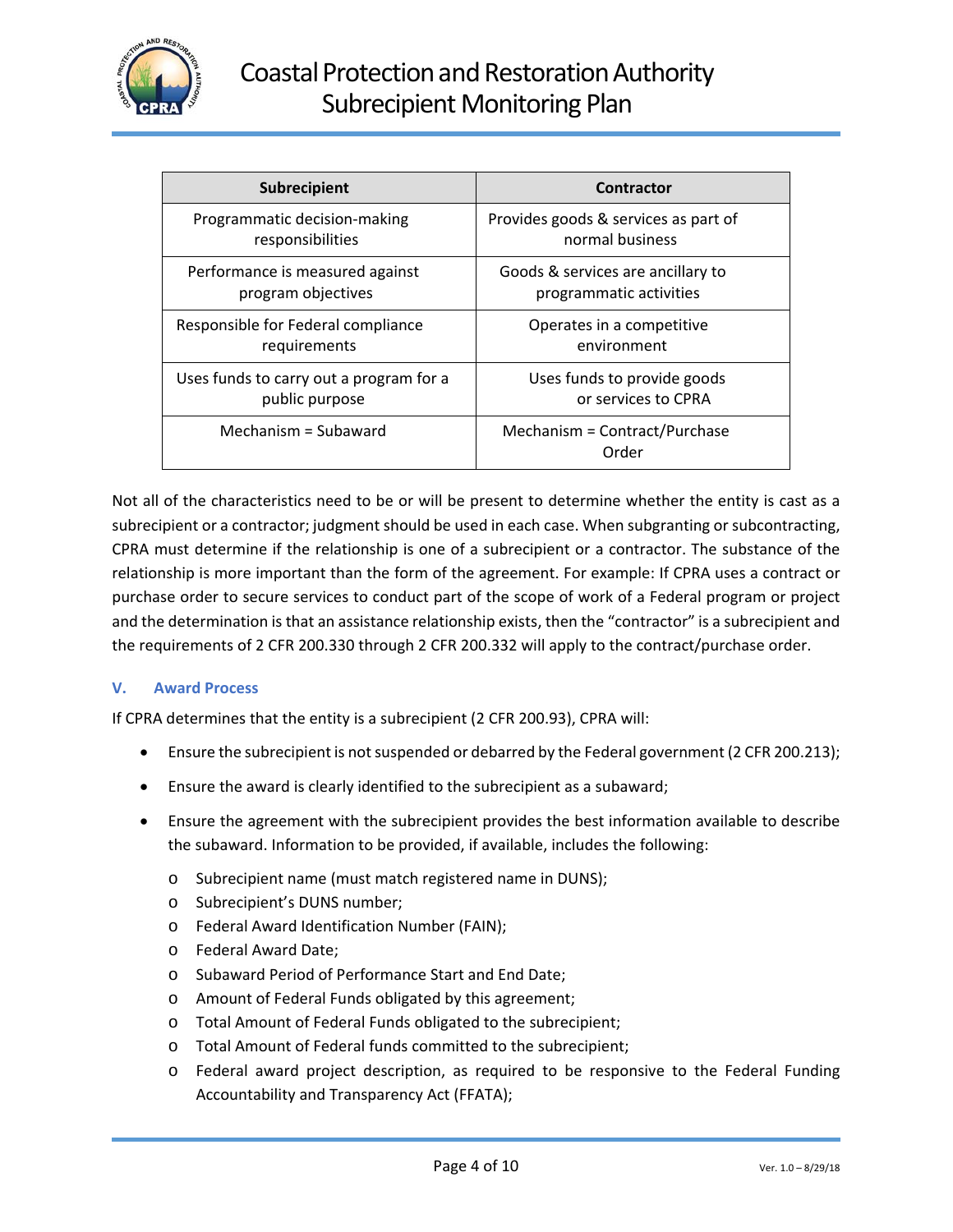

- o CPRA contact information;
- o CFDA number and name;
- o Identification of whether the award is Research & Development; and
- $\circ$  Indirect cost rate for the Federal award (including the 10% de minimis rate for subrecipients without a Federally negotiated rate)
- Ensure the inclusion of all requirements imposed by the Federal and CPRA so that the subaward is used in accordance with Federal statutes, regulations and the award terms and conditions.
- If applicable to the agreement, ensure the subrecipient has a federally recognized indirect cost rate, or if no such rate exists, either a rate negotiated between CPRA and the subrecipient or a de minimis indirect cost rate is used.
- Ensure the subaward permits CPRA and auditor's access to subrecipient's records and financial statements.
- Ensure terms and conditions regarding closeout are included.
- Impose any specific award terms and conditions as needed.

#### **VI. Risk Assessment of Subrecipients**

As required under 2 CFR 200.331(b), the pass-through entity must perform a risk assessment related to its subrecipients. The results of this risk assessment should drive the extent of the monitoring activities performed by a pass‐through entity on its subrecipients.

The pass‐through entity may want to consider the following items when performing risk assessments of its subrecipients:

- Prior experience with the same or similar subawards;
- Results of previous audits;
- New personnel or new or substantially changed financial systems;
- Extent and results of other Federal awards monitoring;
- Complexity of the scope of work being performed; and
- Assessment of financial stability.

The results of the risk assessment process will provide the basis for developing a work plan and individual subrecipient monitoring strategies. This includes identifying the frequency of monitoring, the method of monitoring (on‐site or desk review), programs and areas to be monitored, type of monitoring (in‐depth or limited), areas of technical assistance and training needed, and resources needed.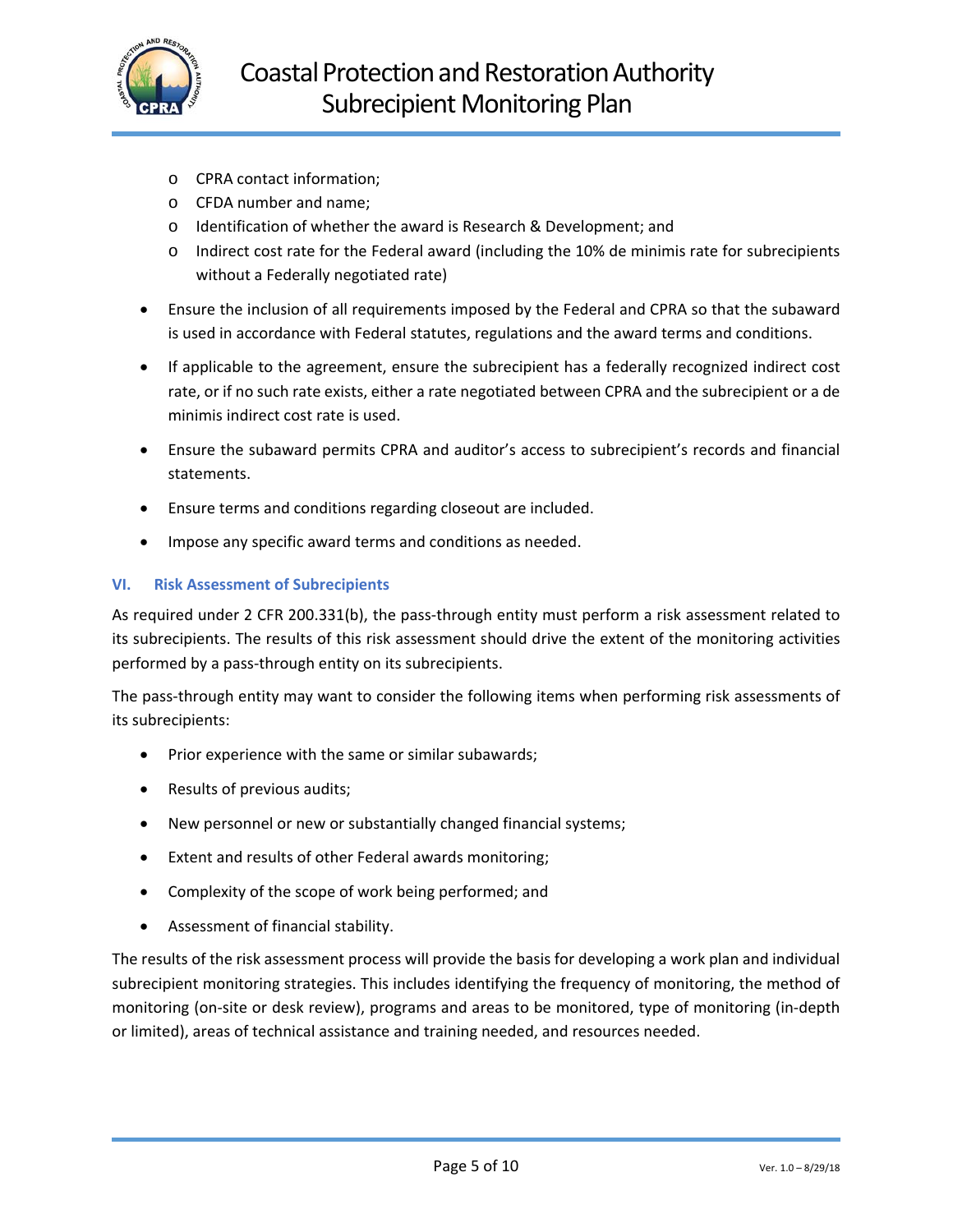

#### **VII. Monitoring Process**

For on-site monitoring, CPRA monitoring staff will contact the subrecipient to schedule a monitoring visit. The subrecipient will be informed of records to be reviewed. These records should be ready for review upon the monitor's arrival and available at a working space set up for the monitor.

Alternatively, CPRA may conduct desk review monitoring of program documents and records. In this instance, the subrecipient will be required to submit documents to CPRA monitoring staff for review.

#### **A. Entrance Conference**

CPRA monitoring staff meet with designated subrecipient officials to answer any questions regarding the monitoring process and meet appropriate subrecipient staff and/or consultants. Subrecipient staff responsible for the following areas should be available to assist with the monitoring process.

- 1. Staff responsible for general record keeping and reporting.
- 2. Staff responsible for preparing reimbursement requests, payroll, financial reporting and maintaining accounting records.
- 3. Staff responsible for Federal program compliance with the following areas as applicable:
	- a) Procurement regulations at 2 CFR 200.320 and Louisiana Public Bid Law;
	- b) Labor compliance requirements contained in the Davis‐Bacon Act and Related Acts (DBRA);
	- c) Relocation assistance under the Uniform Relocation Assistance and Real Property Acquisition Act of 1970, as amended (URA);
	- d) Environmental compliance with the National Environmental Protection Act (NEPA);
	- e) Property standards as specified in 2 CFR 200.310 200.316;
- 4. Non-Discrimination requirements including but not limited to Title VI of the Civil Rights Act, Sex Discrimination, Age Discrimination, American with Disabilities Act, Equal Employment Opportunity, Title VII of the Civil Rights Act and Limited English Proficiency.

#### **B. Review of Records**

CPRA monitoring staff will review records selected for monitoring and discuss record keeping methods with staff who maintain them. Copies of certain documents and records may be made for purposes of preparing the monitoring report.

Records to be reviewed by the monitoring staff include:

- 1. Financial Management (2 CFR 200.300 through 2 CFR 200.309):
	- a) Records pertaining to authorizations, obligations, unobligated balances, assets, expenditures, income, and interest supported by source documentation;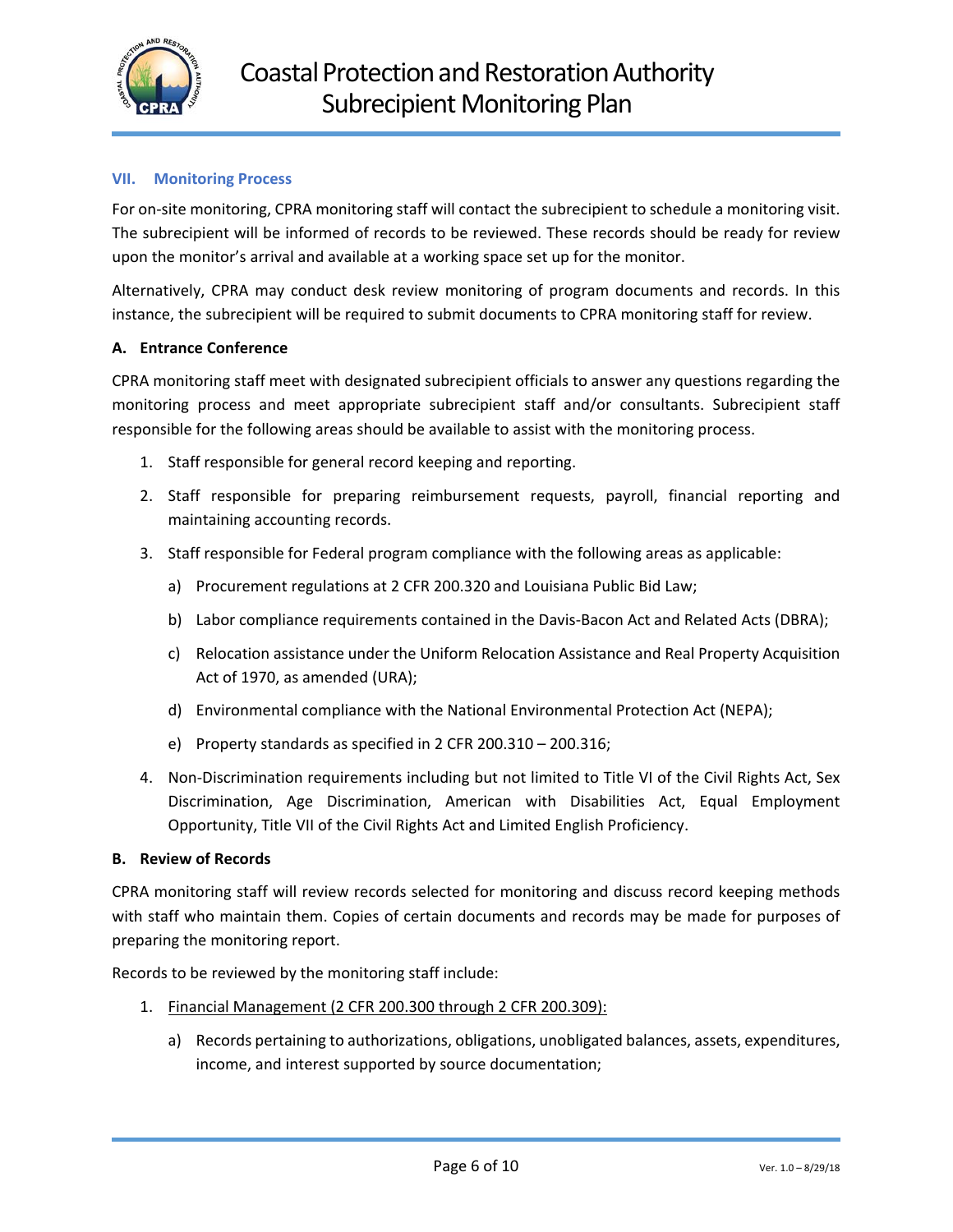

- b) Records documenting control over, and accountability for, all funds, property, and other assets;
- c) Comparison of expenditures with budget amounts;
- d) Procedures for determining the allowability of costs in accordance with Subpart  $E Cost$ Principles;
- e) Procedures for requesting Federal funds from CPRA;
- f) Documentation of internal controls; and
- g) Any additional item (vouchers, invoices, financial reports, audits, payroll reports, time and attendance records, etc.) needed to verify and support transactions.
- 2. Procurement (2 CFR 200.318 through 2 CFR 200.326):
	- a) Rationale for method of procurement and selection of contract type;
	- b) Documents related to Micro‐Purchases, Small Purchases, Request for Proposals, Request for Qualifications, Sealed Bidding and Noncompetitive Proposals including advertisements, quotes, responses, bids, evaluations, scoring and tabulations.
	- c) Affirmative steps to assure minority businesses, women's business enterprises, and labor surplus area firms are used when possible;
	- d) Contractor selection or rejection;
	- e) Contractor eligibility (www.sam.gov) ;
	- f) Basis for the contract price including independent cost estimate (ICE);
	- g) Bonding requirements, if applicable;
	- h) Verification cost plus a percentage of cost and percentage of construction cost methods of contracting were not used; and
	- i) Contract or agreement with contract provisions as described in Appendix II to Part 200-Contract Provisions.
- 3. Property and Equipment (2 CFR 200.310 through 2 CFR 200.316):
	- a) Description of property or equipment including serial number or other identification number, if applicable;
	- b) Acquisition date and cost, including percentage of Federal funds;
	- c) Location, use and condition of the property;
	- d) For acquisition of real property, documentation of compliance with the "voluntary" acquisition procedures of the Uniform Act (49 CFR 24.101(b)(1) through 49 CFR 24.101(b)(5));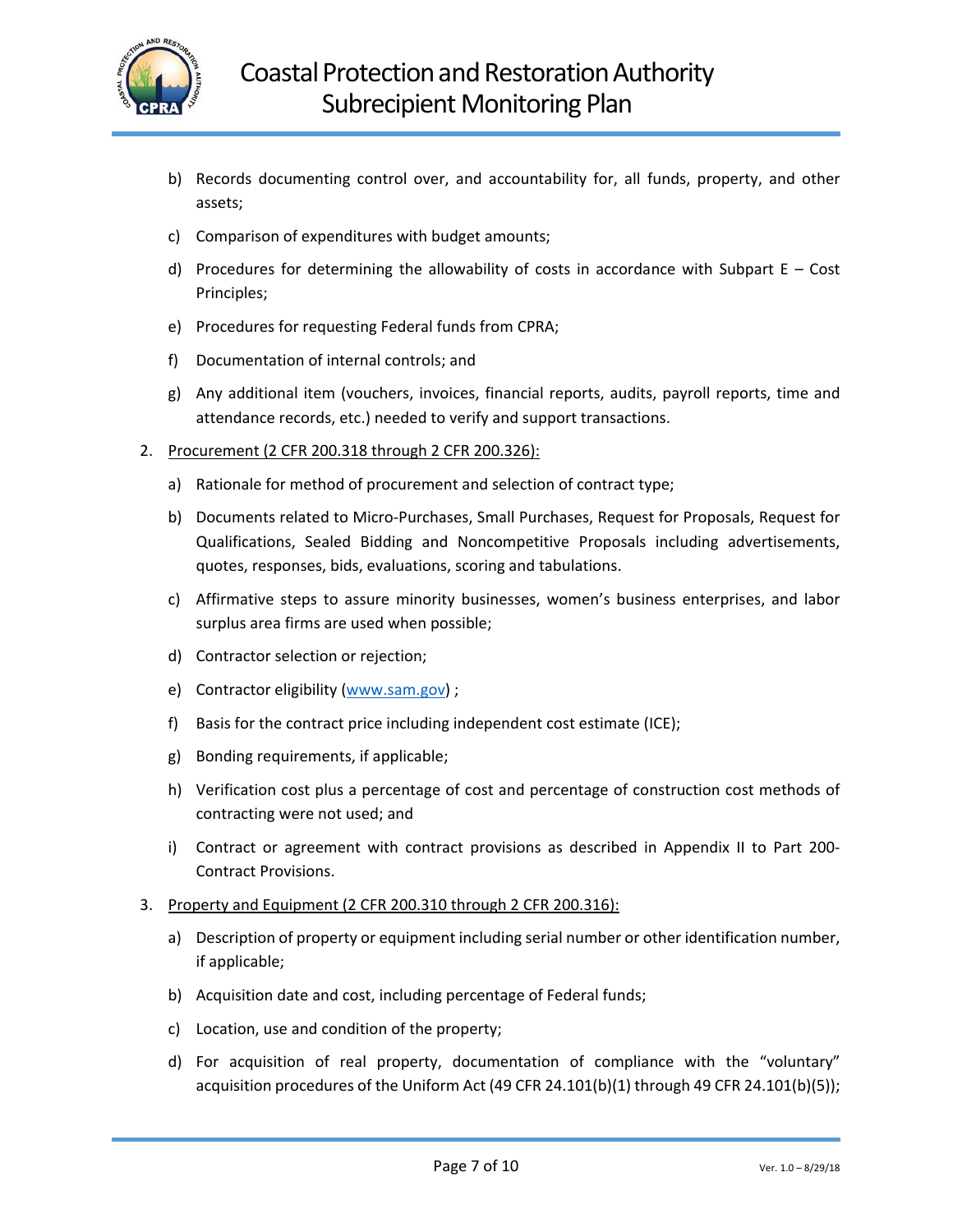

e) For projects involving the relocation of any displaced person as defined at 49 CFR 24.2(a)(9), documentation of compliance with the relocation assistance procedures of the Uniform Act (49 CFR Part 24) including required notices, planning and advisory services, and claims for relocation assistance payments.

#### 4. Labor Compliance (DBRA):

- a) Wage rate decision;
- b) Federal labor provisions incorporated in applicable contracts;
- c) Payroll reporting forms;
- d) Documentation related to payroll deductions, fringe benefits, apprenticeship, additional classifications, etc.;
- e) Employee interviews; and
- f) Wage compliance reports and restitution, if applicable.

#### 5. Environmental Review (NEPA):

- a) Documentation related to required environmental compliance activities; and
- b) Environmental permits or approvals required for the project.
- 6. Non‐Discrimination:
	- a) Documentation related to civil rights compliance;
	- b) Documentation related handicap and disability compliance;
	- c) Documentation related to equal employment opportunity compliance; and
	- d) Other documentation related to non‐discrimination.
- 7. Record Keeping (2 CFR 200.333):
	- a) Documentation that required records are being stored electronically or in hardcopy format.
	- b) Procedures regarding backup of electronic records and/or safekeeping of hardcopy records.
- 8. Performance Management:
	- a) Review the overall subrecipient performance to determine compliance with subrecipient agreement; and
	- b) Documentation related to subrecipient performance and progress including time schedules, performance measures and deliverables.
- 9. Audit (2 CFR 200 Subpart F) and Monitoring:
	- a) Audit reports;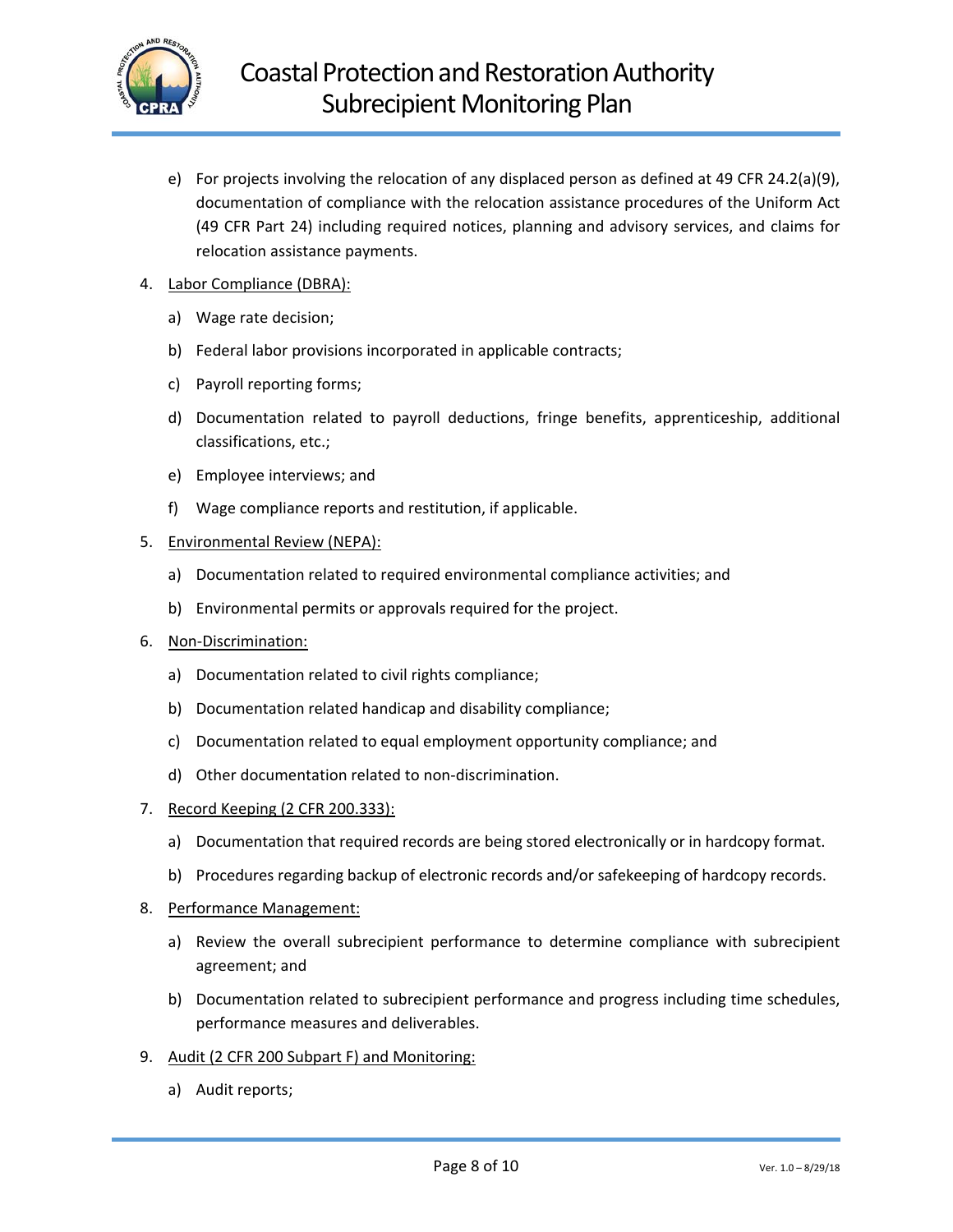

- b) Documentation related to audit findings; and
- c) Documentation related to prior monitoring reports and findings.

#### **C. Exit Conference**

The CPRA monitor will meet with designated subrecipient officials to discuss results of monitoring. The subrecipient may invite staff or consultants to attend the exit conference.

- 1. Discuss findings, if any, and methods of correcting each individual deficiency;
- 2. Discuss concerns, if any, and methods of correcting concerns;
- 3. Discuss any observations made regarding the subrecpient and offer technical assistance where applicable; and
- 4. Answer any questions subrecipient officials, staff or consultants may have.

#### **VIII. Monitoring Reports and Appeals**

Within thirty (30) days after the completion of the monitoring visit or desk review, a written report of the results of the monitoring visit/review will be forwarded to the subrecipient.

#### **A. Monitoring Report**

The monitoring report contains:

- 1. A detailed list of areas reviewed;
- 2. A detailed list of findings, if any;
- 3. A recommendation accompanying each finding explaining how the deficiency can be corrected;
- 4. A detailed list of concerns, if any;
- 5. A recommendation may be included on how to eliminate the concern;
- 6. Observations, if any, made regarding the subrecipient's operation; and
- 7. If findings are severe, the letter accompanying the report may place a hold on further reimbursements to the subrecipient until the findings are cleared.

#### **B. Subrecipient Response to Monitoring Report**

Within thirty (30) days after receipt of the monitoring report, the subrecipient must submit a written response to the monitoring report. The response should be addressed to the CPRA Monitoring Director. The response should include:

- 1. A response to each individual finding and concern, if applicable.
- 2. Copies of any documentation to back up the response to the findings.